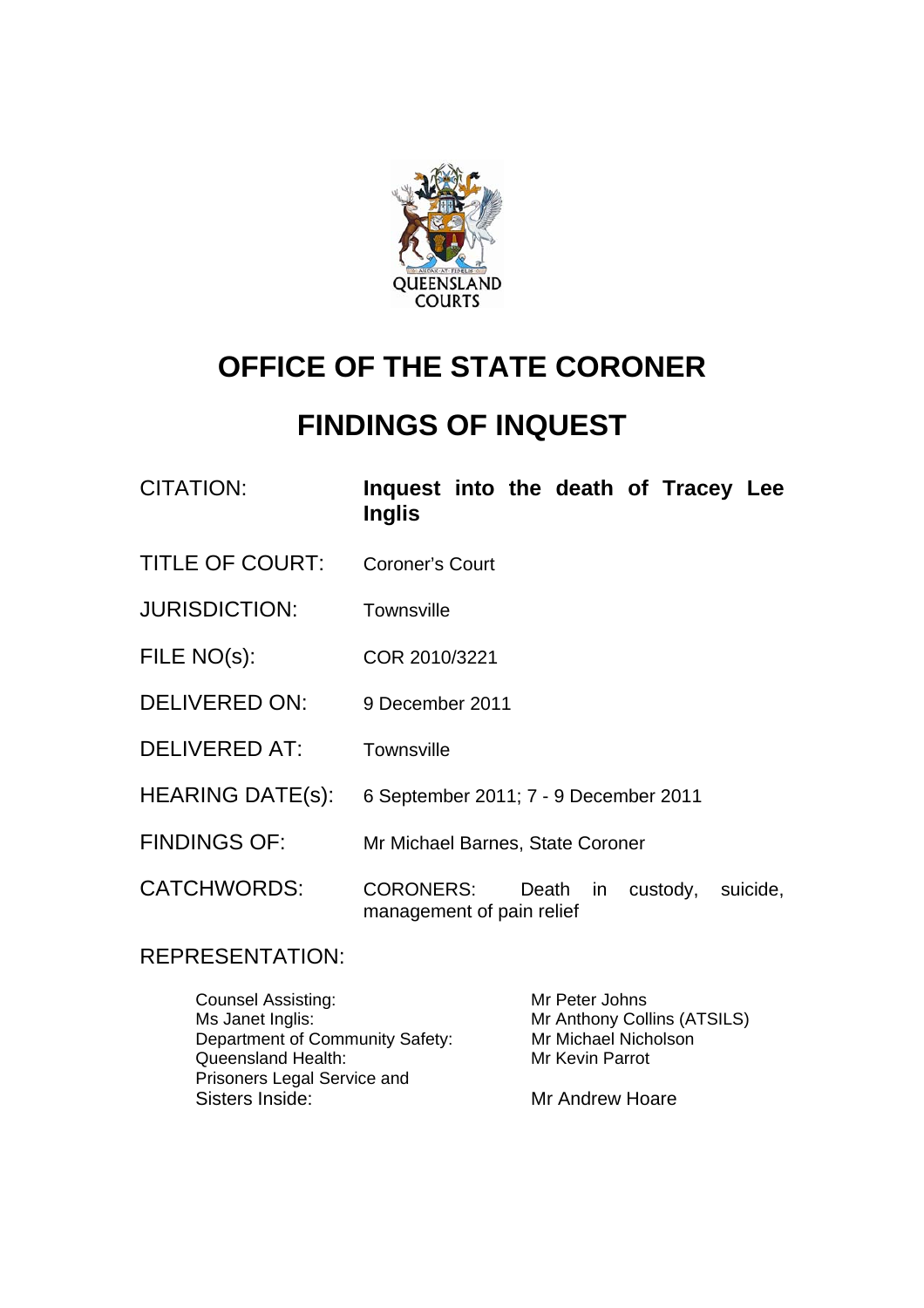### **Table of contents**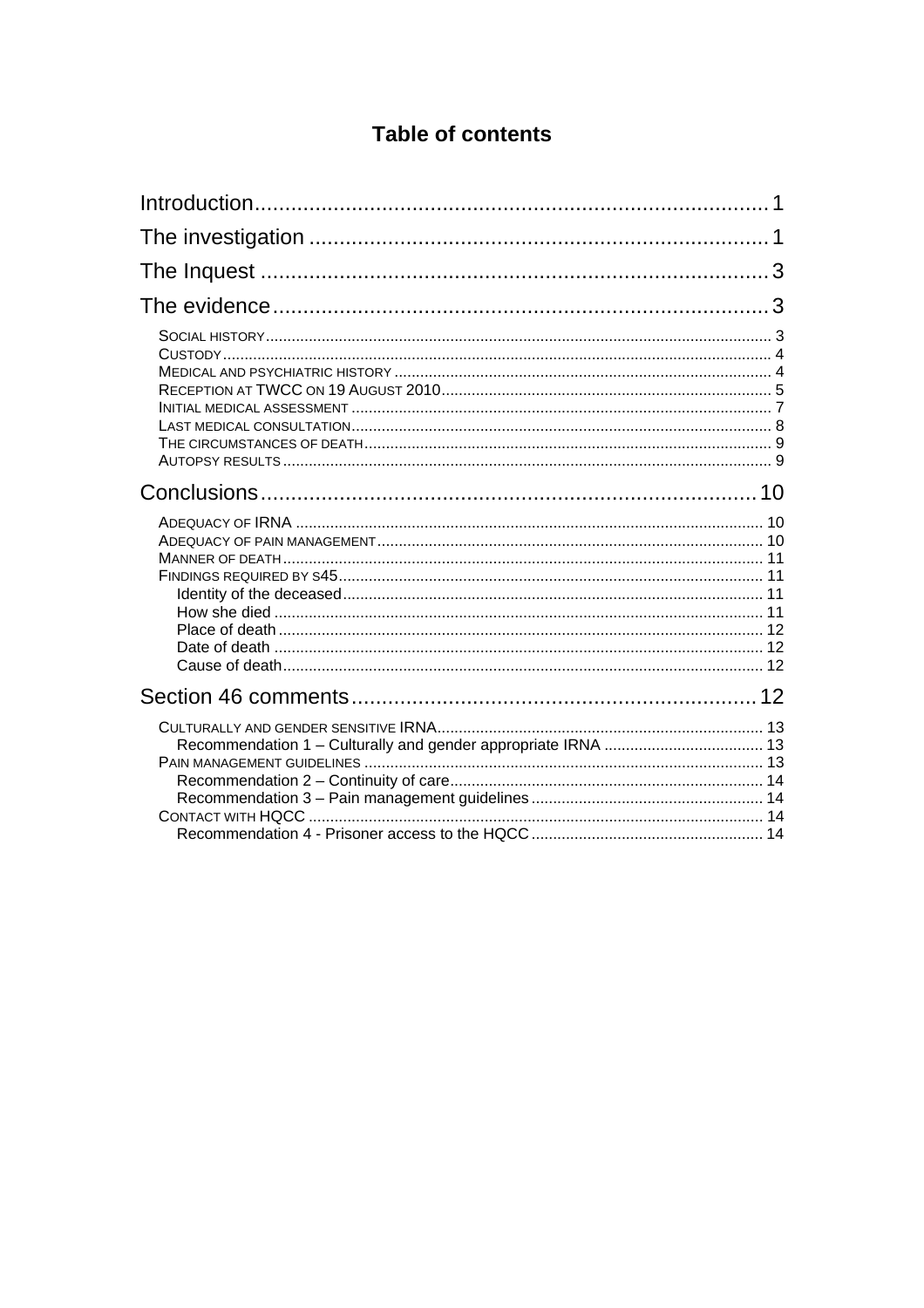<span id="page-2-0"></span>The *Coroners Act 2003* provides in s47 that when an inquest is held into a death in custody, the coroner's written findings must be given to the family of the person who died, each of the persons or organisations granted leave to appear at the inquest and to various officials with responsibility for the justice system. These are my findings in relation to the death of Tracey Lee Inglis. They will be distributed in accordance with the requirements of the Act and posted on the web site of the Office of the State Coroner.

### **Introduction**

On 19 August 2010, 37 year old Tracey Inglis commenced a term of imprisonment at Townsville Women's Correctional Centre (TWCC). She had a complex medical and psychiatric history that included Hepatitis C, intermittent suicidal ideation, depression and chronic pain from injuries suffered in a motor vehicle accident. Although these had been well documented on her previous stay at TWCC which had ended only eight months earlier, a series of systemic failures meant that only the last of these was noted when she was received by the prison on this occasion.

In the early hours of 18 September 2010 Ms Inglis was found on the floor of her cell, unconscious, with no vital signs and in a pool of blood. Sadly, attempts to resuscitate her were unsuccessful.

These findings:

- confirm the identity of the deceased, how, where and when she died and the medical cause of her death;
- examine the adequacy of the medical care she received while imprisoned at TWCC, including the adequacy of the processes designed to channel prisoners into appropriate services when they are received;
- examine the extent to which changes have already been adopted at TWCC and elsewhere in response to or subsequent to the death of Ms Inglis; and
- consider whether any changes to procedures or policies could reduce the likelihood of deaths occurring in similar circumstances or otherwise contribute to public health and safety or the administration of justice.

## **The investigation**

Ms Inglis' death was reported to the Corrective Services Investigation Unit (CSIU) and the investigation carried out by Detective Senior Constable Rudi Knaggs.

Senior Constable Knaggs attended TWCC with another CSIU investigator on the afternoon of 18 September 2010, arriving at 2:30pm. He told the inquest he was satisfied the scene had been adequately secured; exhibits preserved prior to his arrival and a running log had been kept by a correctional officer.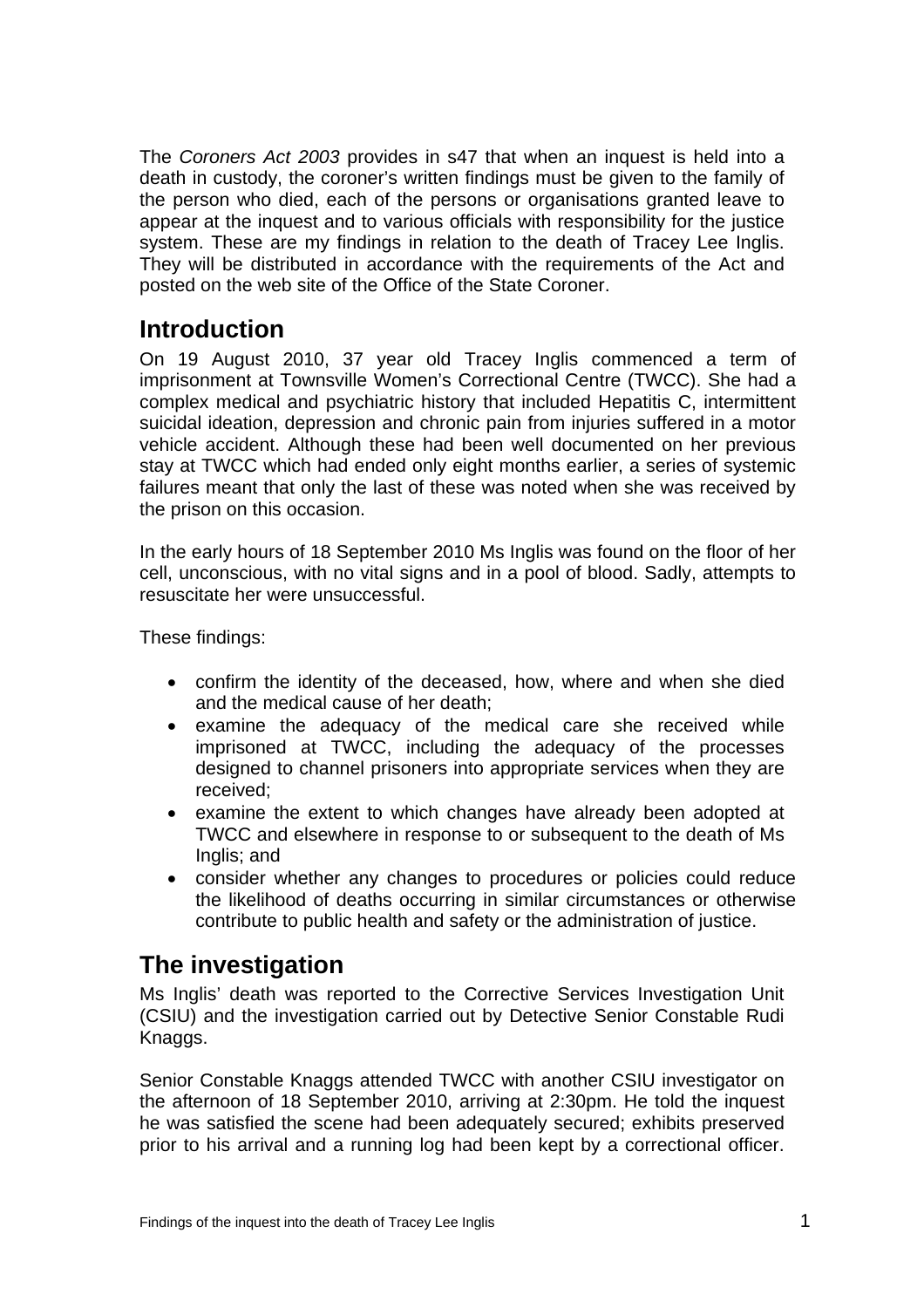General duties QPS officers arrived at 2.00am and from that point the scene was secured and under QPS control.

Prior to the arrival of CSIU investigators specialist police had been sent to the scene including two detectives from Townsville CIB. Those officers directed a constable from the scenes of crime (SOC) unit to take a number of photographs of the cell and surrounds and to make other examinations including the taking of swabs for DNA analysis. A specialist fingerprint officer attended the scene and conducted an analysis of the body of Ms Inglis. Another SOC officer attended the post mortem examination and took a further set of photographs.

On arriving at TWCC mid afternoon, the CSIU investigators examined the scene and then began their enquiries with prison staff and inmates. They seized records pertaining to Ms Inglis, took statements from relevant TWCC staff and conducted interviews with four other inmates who were accommodated in the same unit as Ms Inglis. Also seized were two medical request forms found in the cell of Ms Inglis to which I will refer later.

Senior Constable Knaggs viewed CCTV footage of the residential block in which Ms Inglis was housed. A copy was taken and later tendered as an exhibit at the inquest. This footage formed a further record of all persons accessing the scene between 1:16am and the arrival of QPS officers. Investigators also obtained a recording of all telephone calls made or received by Ms Inglis from 19 August 2010 until her death and this too was tendered. At a later time, medical records for Ms Inglis from Cairns Base Hospital were obtained and provided to the Office of the State Coroner.

A specialist officer conducted a fingerprint examination of the deceased and this allowed formal identification through existing records that the body was that of Ms Inglis.

A separate investigation was conducted by investigators appointed by the Chief Inspector, Queensland Corrective Services (QCS). Those investigators conducted a number of interviews and compiled a detailed report in which several recommendations were made. Those investigators were not charged with examining the adequacy of the medical care provided to Ms Inglis, but where concerns arose they appropriately raised them with the Director of Offender Health Services (OHS), the arm of Queensland Health charged with providing health services to prisoners. The response to the findings of that report and to those recommendations was examined at the inquest.

At the pre-inquest conference, Counsel Assisting sought a number of further statements and reports from medical personnel involved in the treatment of Ms Inglis. He also sought statements addressing the response to Ms Inglis' death from QCS and OHS.

I am satisfied all relevant material has been produced to the court and find the investigation into this matter was adequate in circumstances where the more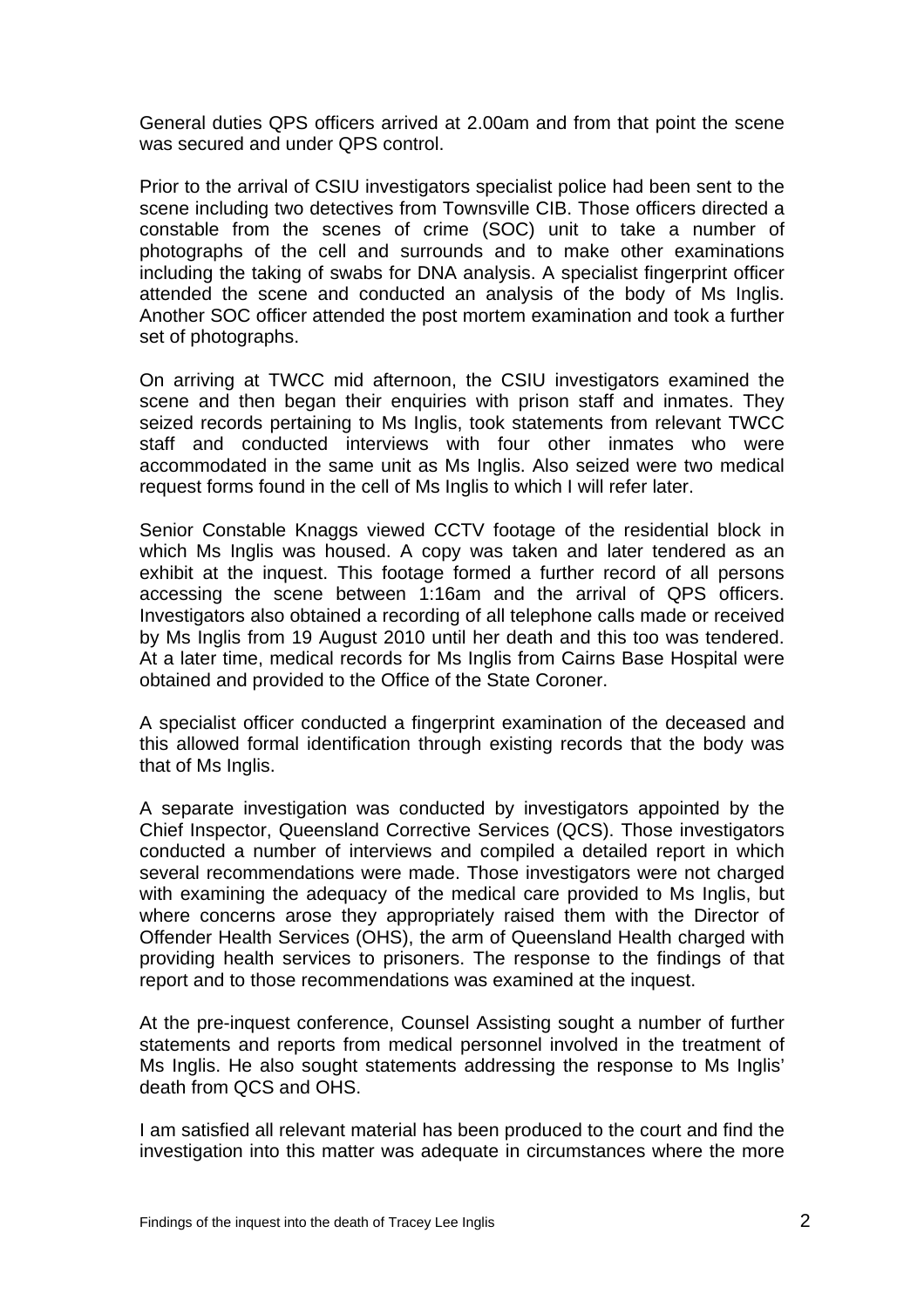<span id="page-4-0"></span>complex medical aspects of the investigation were pursued by Counsel Assisting.

### **The Inquest**

An inquest was held in Townsville on 7 and 8 December 2011. Leave to appear was granted to the mother of the deceased, the Department of Community Safety, and the Offender Health Service. Limited leave to appear pursuant to s.36(2) of the Act was granted to Prisoners' Legal Service and Sisters Inside who were jointly represented by counsel.

All of the statements, records of interview, medical records, photographs and materials gathered during the investigation were tendered at the inquest. Eight witnesses gave oral evidence.

# **The evidence**

I turn now to the evidence. Of course, I cannot even summarise all of the information contained in the exhibits but I consider it appropriate to record in this report the evidence I believe is necessary to understand the findings I have made.

### *Social history*

Ms Tracey Lee Inglis was born on 16 February 1973 in New South Wales.

Her mother is Ms Janet Inglis, a woman of Aboriginal descent, who was born in Wagga Wagga. She is a member of the Wiradjuri people who still occupy an area which includes, [Condobolin](http://en.wikipedia.org/wiki/Condobolin,_New_South_Wales), [Peak Hill](http://en.wikipedia.org/wiki/Peak_Hill,_New_South_Wales), [Narrandera](http://en.wikipedia.org/wiki/Narrandera,_New_South_Wales) and [Griffith.](http://en.wikipedia.org/wiki/Griffith,_New_South_Wales)

Tracey's father's side of the family is of Scottish descent.

Tracey was educated to Year 10 of High School, and she completed her final years of school at the Trinity Bay High School in Cairns.

Ms Inglis worked in a number of unskilled and semi-skilled jobs throughout her life.

She loved art and music.

Ms Inglis had a nineteen year old son, Charlie, who lives in Cairns. They have always been very close.

Tracey experienced a number of traumatic events and difficulties in her life.

She was involved in a serious motor vehicle accident in 2007 which resulted in Tracey having limited use of her left arm. Following this event she suffered from constant pain.

Approximately three months after the car accident, Ms Inglis became pregnant, and realising the difficulties which she would most likely experience raising a baby with her injuries, she agreed to the baby being adopted.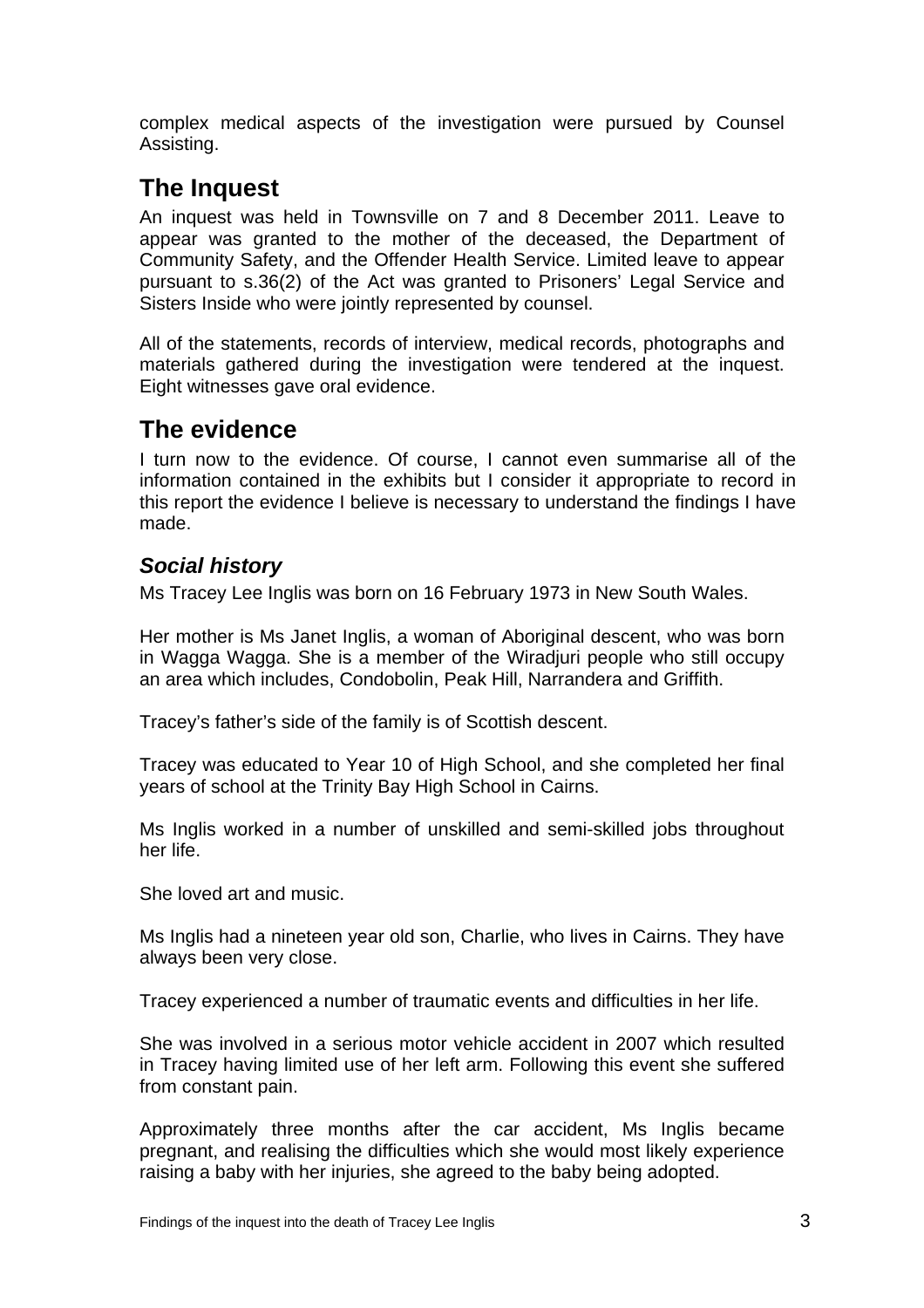<span id="page-5-0"></span>Other prisoners housed with Tracey described her as a strong and courageous woman, who didn't usually show her emotions to many people.

Tracey will be sadly missed by her family, her son Charlie, and her many friends. I offer her family my sincere condolences for their loss.

#### *Custody*

Ms Inglis was sentenced in the District Court at Cairns on 17 August 2010 to imprisonment for a period of three years for the offence of arson. After one night in the Townsville watch house she arrived at TWCC on 18 August 2010. Ms Inglis had been imprisoned at the same institution while remanded in custody for the same offence from 15 October 2009 until 5 January 2010. Records reflect two other brief periods of imprisonment in 2004 and early 2009.

#### *Medical and psychiatric history*

Relevant physical injuries suffered by Ms Inglis date from February 2003 when she fractured both ankles requiring open reduction and internal fixation. On 18 September 2007 Ms Inglis was involved in a motor vehicle accident in which she sustained a penetrating injury to the upper left arm resulting in compound fracture of the left proximal humerus requiring internal fixation. In addition she suffered a fracture of the mid shaft of her right femur also requiring fixation. On 19 April 2009 Ms Inglis broke a bone in her foot as a result of falling in the shower.

It seems the injuries to her shoulder and upper arm in particular resulted in her suffering chronic pain up until her death.

On 30 May 2009 Ms Inglis presented to the emergency department at Cairns Hospital requesting mental health services due to thoughts of self harm. She told staff these thoughts emanated from her chronic pain, the recent further fracture and her having given her baby up for adoption in January 2009. Ms Inglis was admitted to the Cairns Mental Health Unit (CMHU) and treated as a voluntary in-patient between 30 May 2009 and 2 July 2009. Her discharge diagnosis was "*situational crisis, dependent/avoidant trait and substance abuse*". During her stay Ms Inglis had been prescribed the antidepressant medication dothiepin.

In the early hours of 28 September 2009 Ms Inglis again presented to the emergency department at Cairns Hospital stating she had run out of pain medication and was again having suicidal thoughts. She was again voluntarily admitted to the CMHU but discharged within 12 hours. Panadeine forte was administered and appears to have been effective. CMHU notes refer to Ms Inglis' adherence to her prescribed dothiepin as "*patchy*" and the discharge diagnosis was "*threatening suicide, dependent traits and ? pseudologia fantastica*". The psychiatrist attending to her on that occasion did not consider her to be suffering from clinical depression and noted by the time of discharge Ms Inglis denied any suicidal ideation.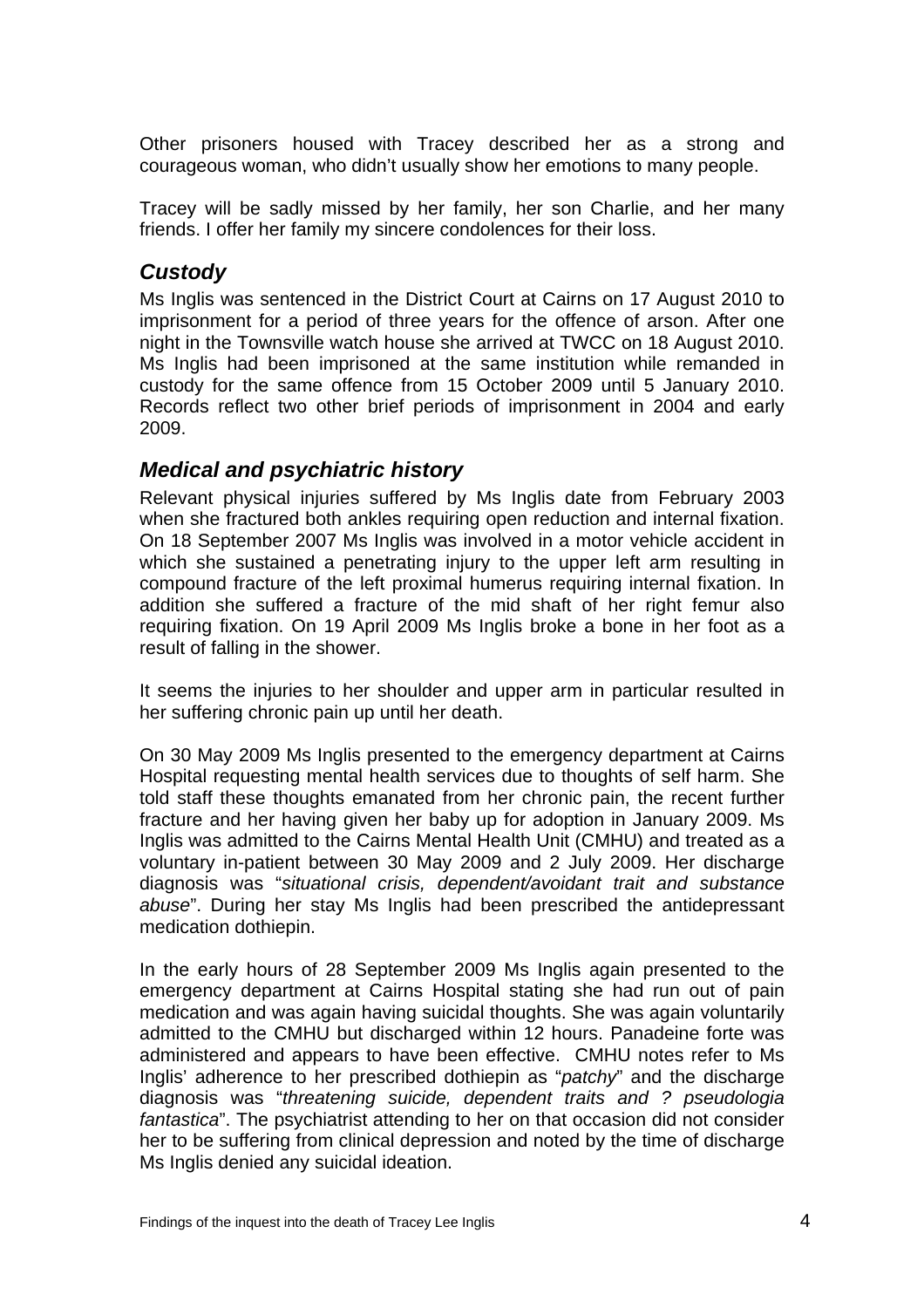<span id="page-6-0"></span>In June 2009 Ms Inglis informed probation and parole service officers that she was, at that time, a voluntary in-patient at CMHU. This information properly found its way to her offender file at TWCC and was available to correctional staff at the time she was received at TWCC in both October 2009 and August 2010.

During her period of imprisonment on remand at TWCC in late 2009 Ms Inglis had regular contact with the Prison Mental Health Service (PMHS) and OHS staff including a VMO, Dr Glenda McDonald. PMHS noted that chronic pain was one of the significant factors underlying her mental health issues. The management of this chronic pain through October 2009 to January 2010 was through the use of Panadeine forte and tramadol. A later analysis by Qld Health of this period of imprisonment showed 22 instances of Ms Inglis seeking pain relief or adjustments to her existing prescription. The notes indicate nursing staff were able to readily access Dr McDonald (in particular) during this period and that changes were made.

During this period Ms Inglis moved away from the use of Panadeine forte and onto tramadol. The latter was adjusted several times due to Ms Inglis complaining that it made her drowsy. While on remand blood tests also showed Ms Inglis was positive for hepatitis C. Dr McDonald's notes indicate Ms Inglis was unaware of this status. The significance was explained to her and she was referred to the Hepatitis clinic at Townsville Hospital. There is some indication Dr McDonald may have been mindful of reducing the level of paracetamol prescribed given the likely stresses on the liver although this is not specifically noted. Certainly Dr McDonald says this was a consideration during Ms Inglis' last period of imprisonment.

When tramadol was taken during the day it resulted in Ms Inglis being unable to attend work which was a practice she wished to avoid. At the end of her imprisonment on remand in January 2010 Ms Inglis was receiving two 50mg doses of tramadol during the day and a 200mg, slow release dose at night.

Records from Ms Inglis' treating GP obtained by OHS on 25 August 2010 indicate she was being treated with "*Panadeine Forte Tablets 1-2 4-6 hourly prn"* as at her last consultation on 8 August 2010. The GP notes also reflect some concern and/or cynicism regarding Ms Inglis' attendance. The entry for 8 August 2010 notes she was advised to "*see her own G.P. from next time regarding her pain management*". The previous attendance on 23 May 2010 contains the following entry "*here hunting more p forte re old multi signif injuries mva*".

#### *Reception at TWCC on 19 August 2010*

On arrival at TWCC on 19 August 2010 Ms Inglis was seen by a QCS counsellor, Timothy O'Donnell. He had been employed with QCS for three months having graduated from university in 2009. He had predominantly worked in the men's prison during that period.

Mr O'Donnell conducted an Initial Risk and Needs Analysis (IRNA) with Ms Inglis. Its primary purpose was to identify if the prisoner is at risk of self harm.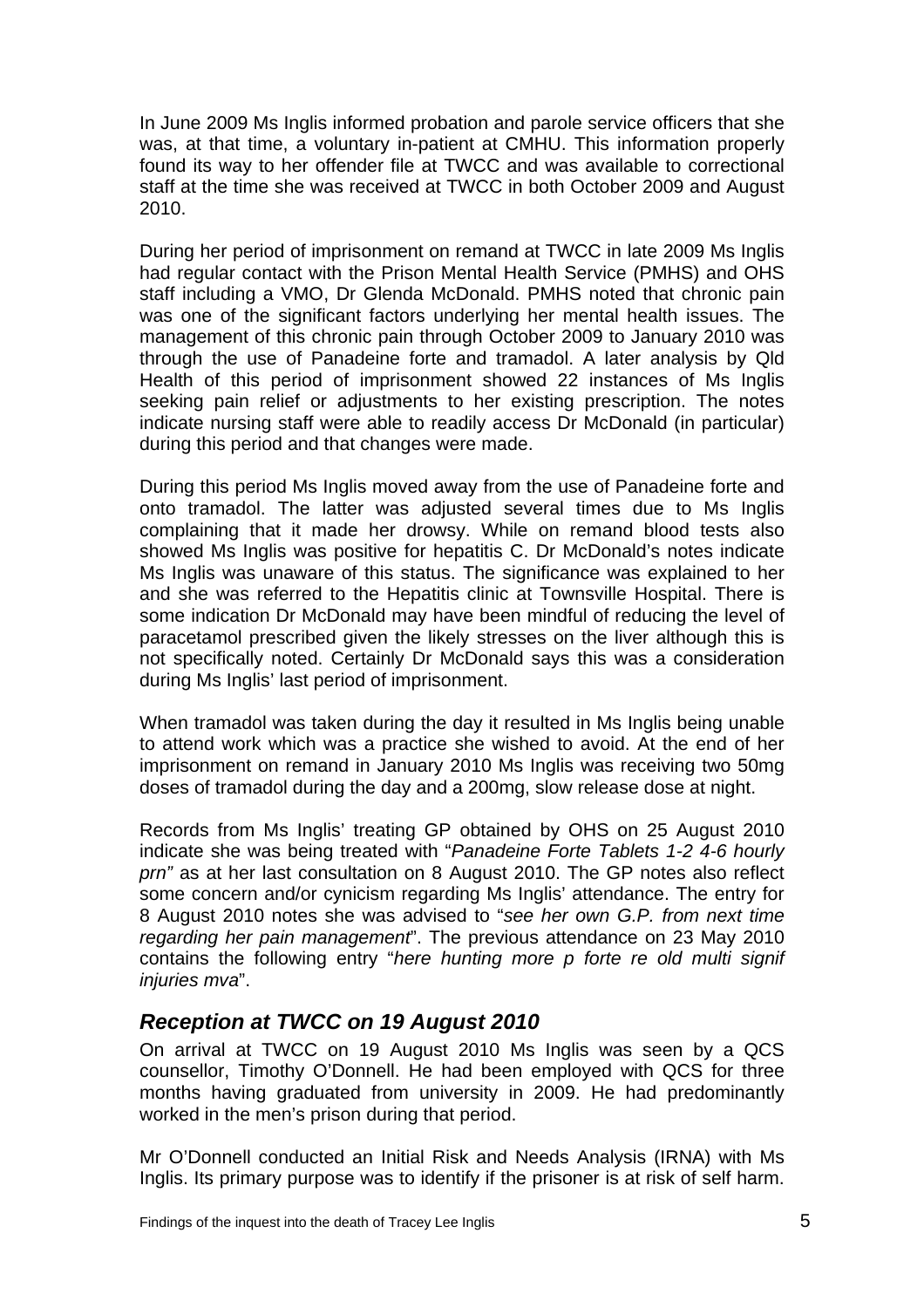It also seeks to channel newly received inmates into appropriate services in the prison such as the Risk Assessment Team or for further review by a psychiatrist employed by the PMHS. This is done by the raising of a Notice of Concern (NoC). The process also allows for the identification of acute cases of "at-risk" presentations so protective measures can be put in place even before the PMHS consultation if necessary.

When Ms Inglis underwent an IRNA in October 2009 the TWCC employee conducting that assessment noted the following:

*Offender presented in a calm and appropriate manner for most of the interview. There were a couple of occasions when talking about the adoption of her child that caused her to become upset. Offender's mood was slightly depressed and the offender is in constant pain as a result of the injuries sustained in her MVA. Her eye contact and tone of voice was appropriate, posture was open and relaxed and there were mild perception disturbances surrounding her being able to heal herself and not needing any help to deal with her situation or pain. The offender reported having previously been diagnosed with depression and there were some signs of depression at the time of the interview. Referred to RN and for medication. NoC was raised.* 

The "*NoC*" resulted in Ms Inglis being referred to PMHS who assessed her and arranged ongoing contact. It does not appear that Ms Inglis was prescribed any medication through PMHS with their approach focussing on ensuring she accessed pain management help including contact with the VMO and attendance at the pain clinic run through TWCC.

Mr O'Donnell provided a statement for the purposes of the inquest and also confirmed the accuracy of his record of interview with the QCS investigators. In both of these accounts and his oral evidence he stated it was his practice to check the most recent IRNA for a prisoner when he conducted a new assessment.

In the course of the IRNA on 19 August 2010 Mr O'Donnell recorded the following answers to the questions put to Ms Inglis that related to her psychiatric history:

*The offender is currently seeing a psychologist or counsellor?* 

The offender denied seeing a psychologist or counsellor while out in the community.

*The offender has been admitted to a psychiatric unit in the last six months?* 

The offender denied being admitted to a psychiatric unit in the last six months. Furthermore, offender denied being diagnosed with a mental health ailment, or being prescribed medication for same.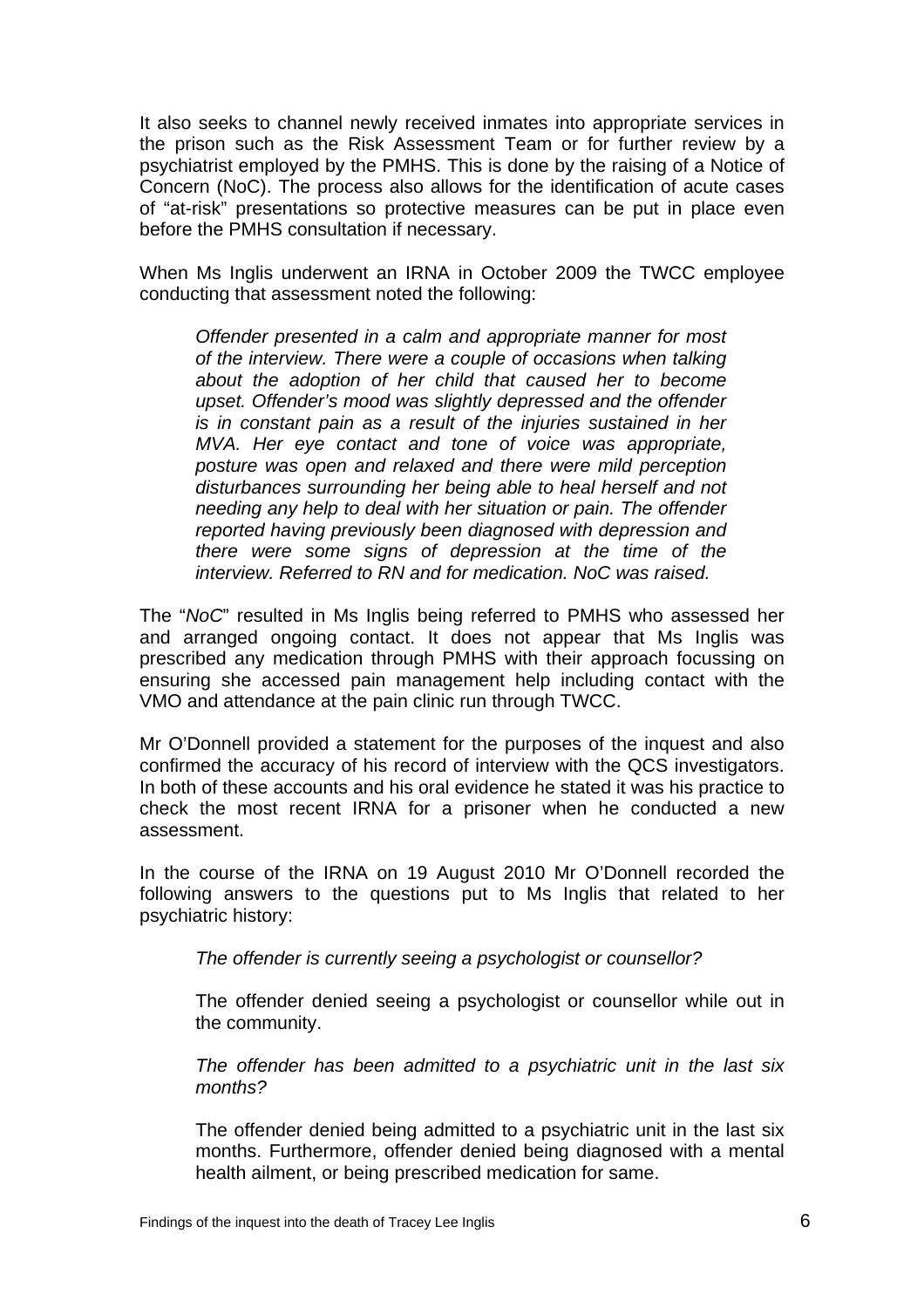<span id="page-8-0"></span>*Including today, has thought about killing or mutilating themselves in the past week?* 

The offender denied any current thoughts of self-harm or suicide in the past week, including during the time spent in the Watch House.

There is nothing in the IRNA of 19 August 2010 that reflects the disclosure contained in her previous IRNA that Ms Inglis had been diagnosed with depression. Mr O'Donnell also specifically noted that while he recalled some discussion about a daughter, he did not recall any mention of another child in the course of his assessment. The significance of the adopted baby is clearly noted in the IRNA of 15 October 2009. When this was put to him at the inquest Mr O'Donnell acknowledged his reference to the most recent IRNA must have been incomplete.

In his interview with the investigators appointed by the QCS Chief Inspector Mr O'Donnell candidly admitted he had adopted a strategy of "cutting and pasting" pre-prepared pro-forma answers into the IRNA form. He told the investigators he had been trained to do this as a time saving tool. This was not disputed by his supervisor who was in the room with him when he said this to the investigators. Mr O'Donnell made it clear though, that he understood this tool was only to be used when no additional or variant information was forthcoming from the prisoner.

At the time he conducted the IRNA Mr O'Donnell had received no training in relation to and did not know how to access parole and probation service contact reports which were recorded on IOMS. This and the focus of the IRNA on mental health issues in the past six months only, meant the issue of Ms Inglis' previous admissions for mental health problems at Cairns Hospital was not factored into this assessment.

#### *Initial medical assessment*

On arrival at TWCC Ms Inglis also underwent a medical assessment. The medical in confidence report prepared as a result recorded the significant history of fractures from the motor vehicle accident and Ms Inglis' comment that it limited her mobility. In the progress notes made on the same day a nurse recorded a referral to the VMO for analgesia. Ms Inglis told the nurse she had been prescribed Panadeine forte for her chronic pain at a dose of two tablets, twice daily. Despite this, she was prescribed only panadol PRN (as required) and Brufen tablets after the nurse telephoned the VMO, Dr McDonald, to arrange a drug order.

After her death, there was found in Ms Inglis' cell a Medical Request Form in which she had written, "*I need my medication an* (sic) *to be put on the list for dentist I'm having bad regular toothaches."* It was undated.

Ms Inglis saw Dr McDonald on 24 August for a routine reception review. She was prescribed three types of antibiotics for various infections, including a mouth abscess. No change was made to her analgesia but a nursing entry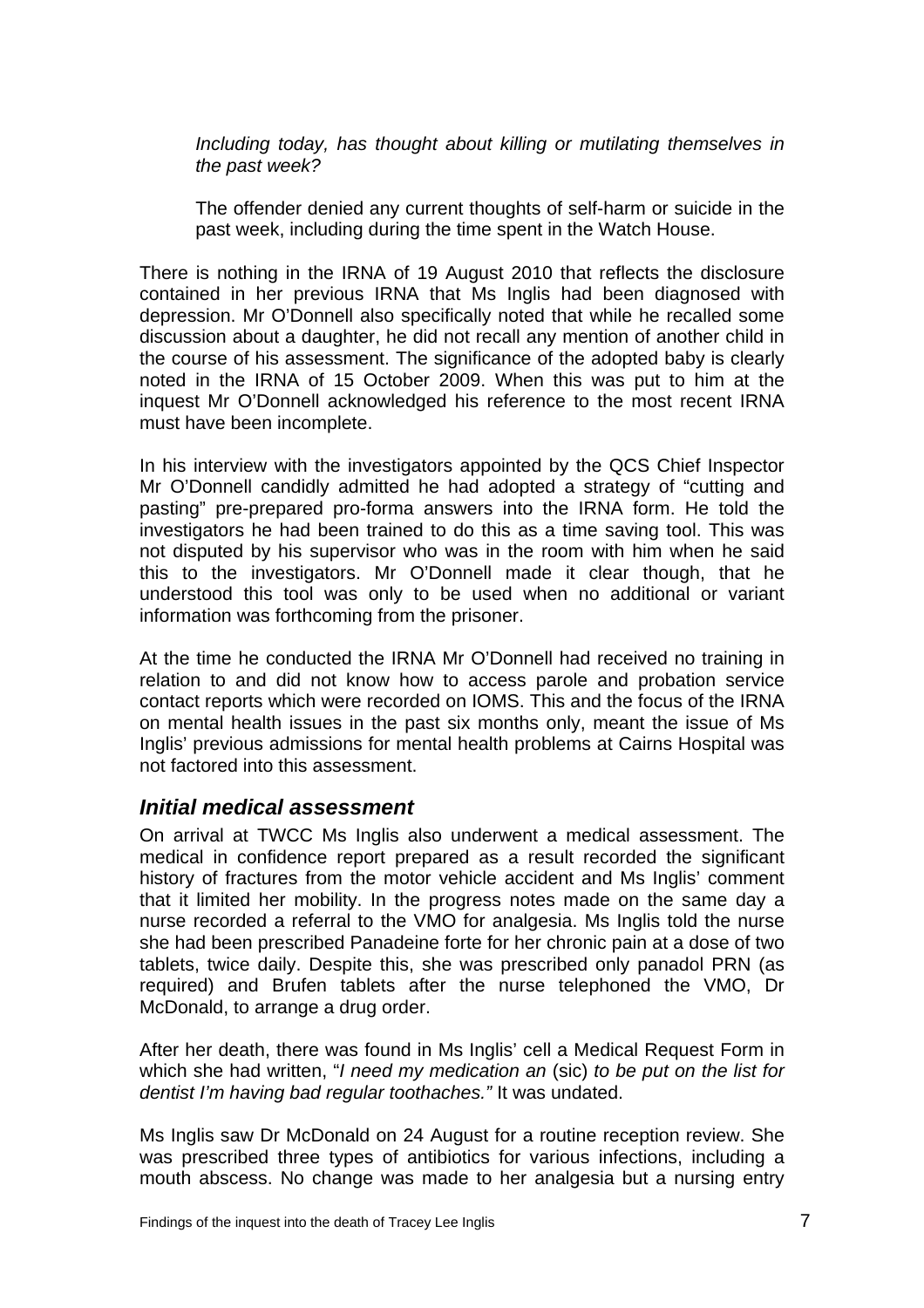<span id="page-9-0"></span>indicated that "*forms sent to her own dr for verification of illness/ medication".*  This referred to an authority sent to a Cairns general practice on 25 August. A response was forthcoming the same day. It disclosed as at 8 August Ms Inglis had been prescribed Panadeine forte as she had reported.

It appears no action was taken in relation to that advice.

On 26 August Ms Inglis submitted a General Request Form on which she wrote:

*I have been patient. You've got the faxes from the doctors in Cairns. I am in constant pain. I don't ever have heavy pain killers, but due to the breaks I have got I need pain killers to have a decent sleep. I have been patient and now you have gone through the process, I still am suffering for no reason.* 

This resulted in no change to her medication: rather a nursing note dated 28 August indicates Ms Inglis was seen in the clinic on that day and had requested Panadeine forte for left shoulder pain. Her request was denied; instead further medical records were requested from the Cairns Base Hospital "*for collateral*" which the nurse explained meant confirmation.

#### *Last medical consultation*

On 30 August the Cairns Base Hospital faxed to the TWCC the discharge summary of the 2007 treatment for the injuries Ms Inglis received in September that year. The next day she saw Dr McDonald who agreed at the inquest the purpose of the consultation was to discuss her analgesia. The progress notes record Ms Inglis' history of orthopaedic injuries and the proposal to "*Try Neurontin and nocte* (at night) *Tramal* (tramadol) *only."* 

Dr McDonald explained at the inquest that Ms Inglis was not given Panadeine forte initially because it would have meant she would have received too much paracetamol. She also explained her approach was the result of her assessment that Ms Inglis' pain was not the result of residual physical injuries but rather neuropathic in origin. She said Ms Inglis had no joint injury, no muscle injury and full function of her arm.

In summary, Dr McDonald did not believe Ms Inglis had chronic or severe pain. She considers her views in that regard were confirmed when after taking the Neurontin for six nights, Ms Inglis declined further doses and apparently told the nurse she only needed Tramadol when required which was not regularly. She also said she didn't recall Ms Inglis ever complaining about inadequate pain relief.

Ms Inglis continued to take two 50mg tablets of Tramadol almost everyday. According to the other prisoners in her cell block, she was frequently in severe pain, leaning against the cold cell block wall when she couldn't sleep. There are however no records indicating the OHS nurses or custodial staff were made aware of this.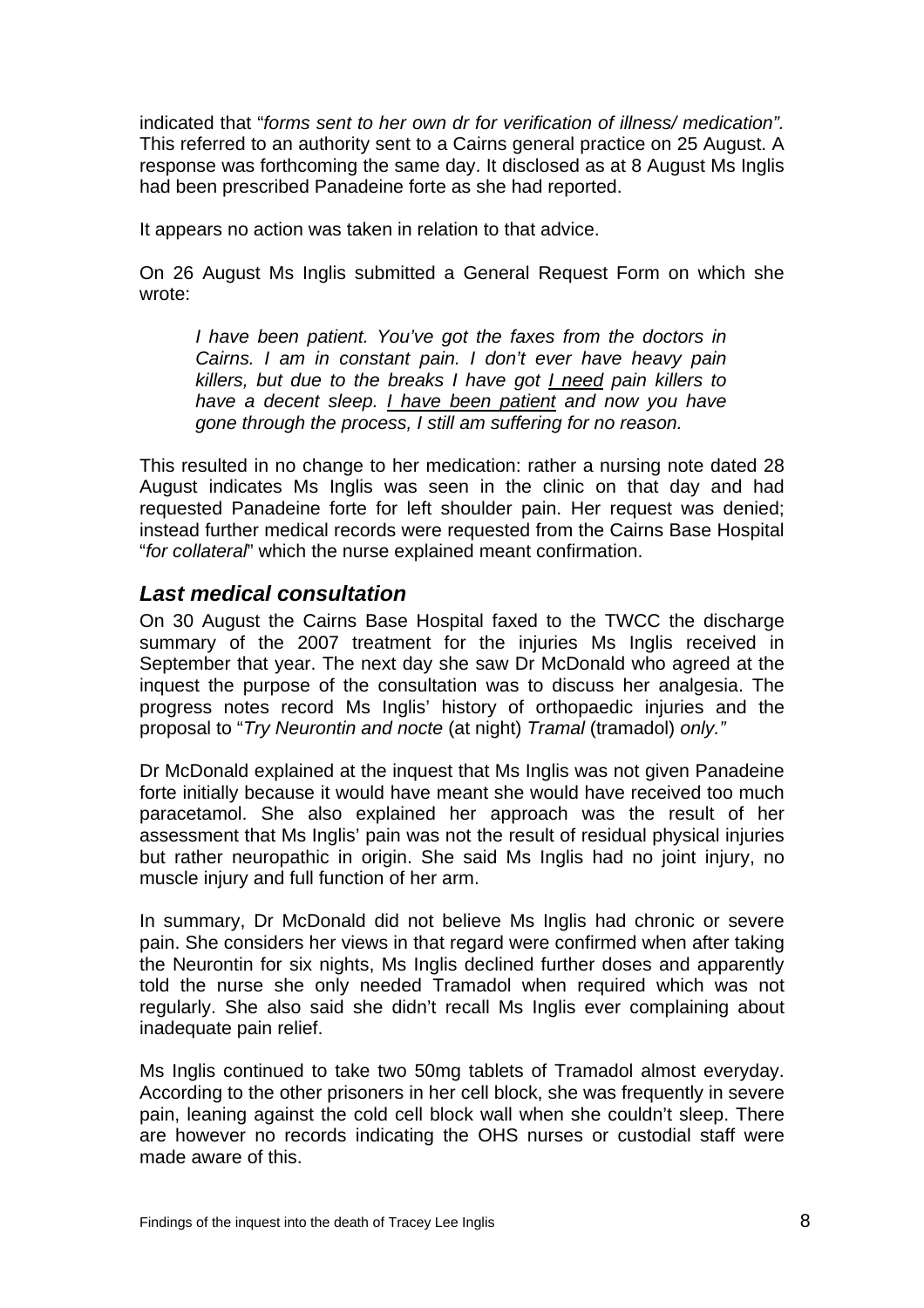#### <span id="page-10-0"></span>*The circumstances of death*

The other prisoners who shared the residential cell block with Ms Inglis indicated in the days preceding her death she was more quiet and withdrawn than usual.

On 17 September custodial officers undertaking a routine head count saw her in bed and apparently asleep at 11.00pm. When they next did their rounds at about 1.15am they saw Ms Inglis on the floor between the bed and the wall. There was blood smeared on the wall and a lot of blood on the floor. A code blue was called and the officers entered the cell. The first officer who attended to her found Ms Inglis was cold, not breathing and with fixed pupils.

Nurses were quickly on the scene and CPR commenced. The QAS was called at 1.22pm but the paramedics did not get to the patient until 1.45am and then declared Ms Inglis deceased at 1.49am.

The scene was secured, during which the prisoners who shared Ms Inglis' cell block were locked in an adjoining unit. The investigation detailed earlier was commenced when the CSIU officers arrived at the centre mid afternoon.

They found in Mrs Inglis' cell two notes: one to her family and one to her son Charlie. The notes express her disappointment at being in jail and her desire to be going or gone. Much of the writing is in the past tense and expresses regret she will not be involved in spending the compensation she anticipates receiving in future. She apologises to her son, tells him how proud she is of him, and gives him advice for the future. In my view the letters clearly evidence Ms Inglis' expectation that she will not see her family again.

#### *Autopsy results*

On 20 September 2010 an autopsy examination was carried out on the body of Ms Inglis by Professor David Williams, an experienced forensic pathologist. Blood and urine samples were taken and sent for toxicology testing.

Professor Williams noted the following recent injuries:

"*…on the right upper limb there are two incised wounds at the antecubital fossa, one 18mm long, the other 9mm long. This longer wound is 25.4cm from the distal wrist line. The 9mm injury is medial to the 18mm long injury and is 24.6cm from the same line. At the right wrist on the ventral surface there are a number of hesitation wounds on the skin and three incised wounds, 12, 16 and 23mm long respectively. These wounds are 1.7, 4.2 and 5.5cm from the distal wrist line.*"

Professor Williams stated that his examination "*…demonstrated that she had died as a consequence of blood loss from incised wounds to the wrist and right elbow, primarily due to injury to the brachial artery at the right elbow*"

Professor Williams listed the cause of death as exsanguination.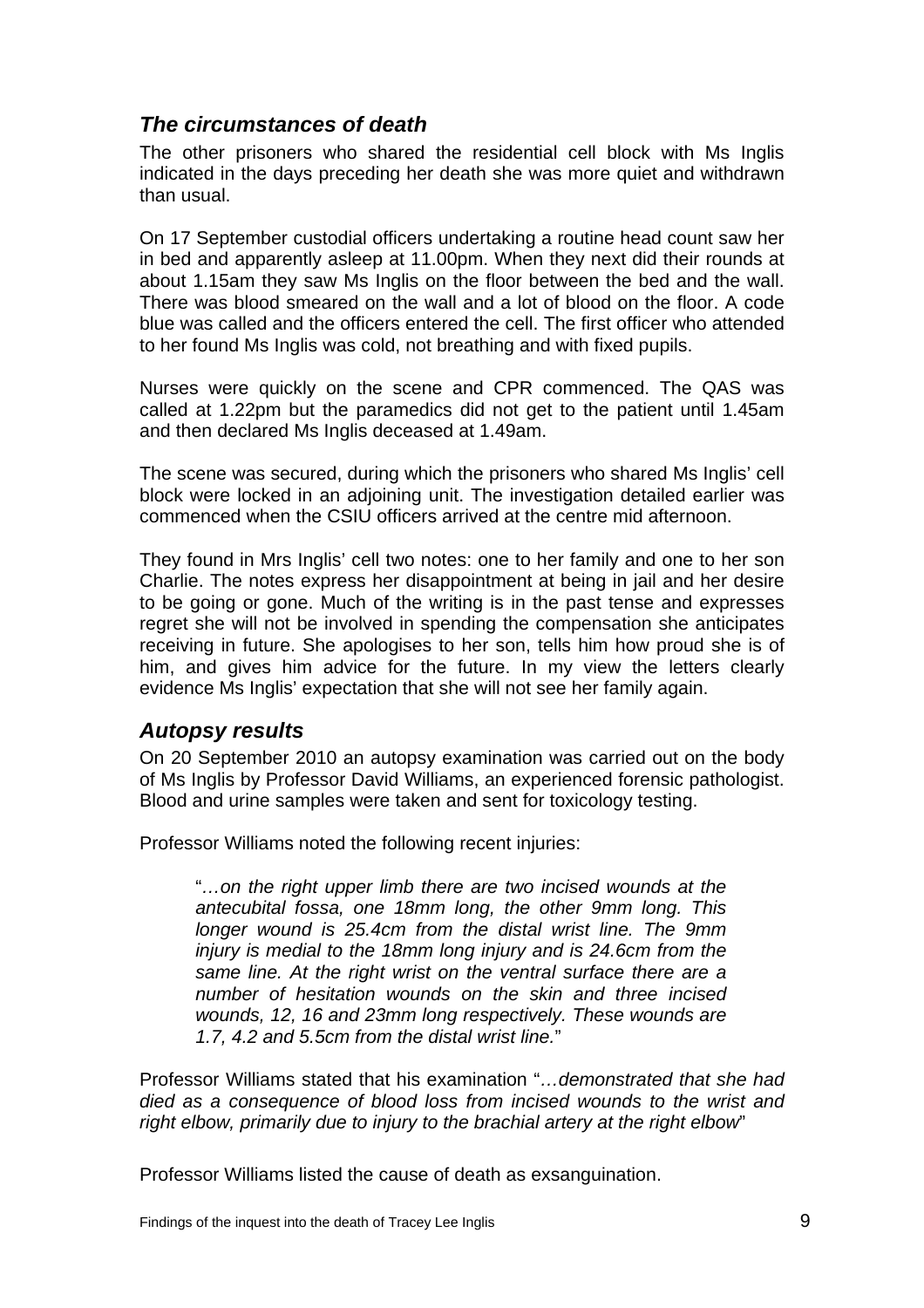## <span id="page-11-0"></span>**Conclusions**

#### *Adequacy of IRNA*

The junior counsellor who undertook the Initial Risk and Needs Assessment did not access all relevant information held by QCS because the procedures then in place did not require him to do so. As a result, the assessment was inadequate: Ms Inglis' history of numerous serious physical injuries; resulting chronic pain and the fluctuating doses of analgesia she used to respond to it coupled with her mental health history meant she had an elevated baseline risk of suicide or self harm. Because this was not identified during the IRNA she was not seen by members of the Risk Assessment Team or any mental health clinicians.

However, there is no evidence this in itself prevented Ms Inglis from receiving appropriate mental health care. Indeed a nurse who reviewed her the same day made explicit inquiries about suicidal ideation and her mental health history and also concluded no further psychiatric review was necessary.

#### *Adequacy of pain management*

Ms Inglis told the nurse who undertook the initial medical assessment that prior to her incarceration she was taking Panadeine Forte pursuant to a prescription from a Cairns medical centre. It was reasonable for the OHS staff to confirm this before the administering of the drug. It was not reasonable for them to take six days to make the inquiry and a further six days to act on it.

I also have other concerns about the way Ms Inglis' pain was managed. During her period of incarceration in 2009 Dr McDonald actively engaged with Ms Inglis in seeking a pharmacological solution for her on-going pain problems. It does not seem this engagement continued when she was incarcerated in August 2010. From her reception on 19 August until a consultation on 31 August she was given medication for her dental pain only. Thereafter she was given analgesia for what was presumed to be neuropathic pain which she stopped taking after a few days. No inquiry was made as to why the drug was declined but as the Neurontin would have had no effect on muscle or joint pain her actions are consistent with Dr McDonald having been mistaken about the cause of the pain. Contrary to submissions made on behalf of OHS, I note Ms Inglis continued to take tramadol daily except on three days between 31 August and 17 September. Tramadol is known to be effective for chronic joint and muscle pain and was the drug she had used when last in prison.

Dr McDonald did not believe Ms Inglis suffered from chronic pain. It seems this was based solely on her assessment that the various severe orthopaedic injuries she had suffered over the years would have healed completely. She made no inquires to confirm this view. She also believed Ms Inglis never complained about inadequate pain relief during her last incarceration. She was seriously misinformed. In fact Ms Inglis made numerous written and oral requests for more medication and complained on numerous occasions to her cellmates that she was in severe pain.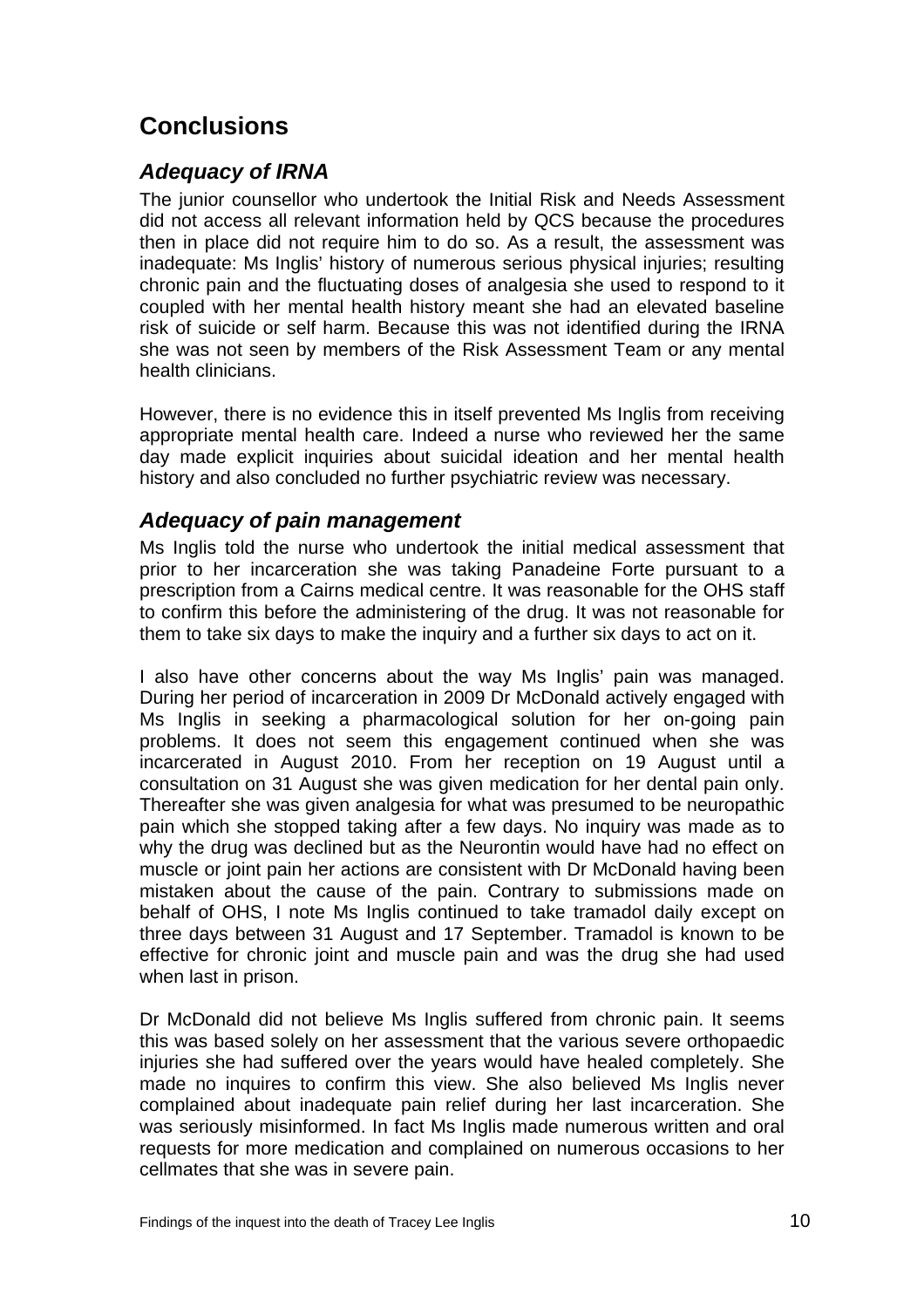<span id="page-12-0"></span>Ms Inglis was receiving more effective medication when she was in the community. The failure of OHS to give an equivalent standard of care means the service failed to comply with the standard the government has set for it.

As a result of these mistakes Ms Inglis' pain management was inadequate for the duration of her last period of incarceration.

I completely agree with Dr Hoskins' observation: *"we do people a great disservice if they have a genuine need for pain relief and we fail to prescribe it when they are deprived of their liberty."*

#### *Manner of death*

There is no evidence of any third party involvement in the death. It is clear Ms Inglis inflicted the wounds that caused her death – the question is whether she did so intending they end her life.

It is possible to look at the various circumstances that prevailed in isolation and interpret them in different ways. That is the wrong approach in my view. Rather, all of the relevant events, artefacts and characteristics need to be considered together. The letters may well have been interpreted merely as expressions of regret and remorse had their writer not died of self inflicted injuries before they were read. It may also be true that generally Ms Inglis was a stoic fighter who usually had plans for the future. However suicide is a notoriously impulsive act. It is noteworthy on previous occasions when she had expressed suicidal thoughts she had mentioned her chronic pain was one of the causes of her despair.

Having regard to the nature of her injuries; the length of time they would have taken to render her unconscious; and the contents of the notes found in her cell, I am of the view that Ms Inglis intentionally took her own life. I regret that finding will add to her family's distress.

It is impossible to know the extent to which insufficient analgesia and the resulting sleep deprivation contributed to her decision to end her life, but they were probably factors. I say that not to apportion any blame for Tracey Inglis' death to those responsible for her health care but to remind them, if that's necessary, of how far reaching the effects of their decisions can be.

#### *Findings required by s45*

I am required to find, as far as is possible, the medical cause of death, who the deceased person was and when, where and how she came by her death. As a result of considering all of the material contained in the exhibits, I am able to make the following findings.

|                | <b>Identity of the deceased</b> – The deceased person was Tracey Lee Inglis.                   |
|----------------|------------------------------------------------------------------------------------------------|
| How she died - | While serving a period of imprisonment, Ms<br>Inglis intentionally took her own life by making |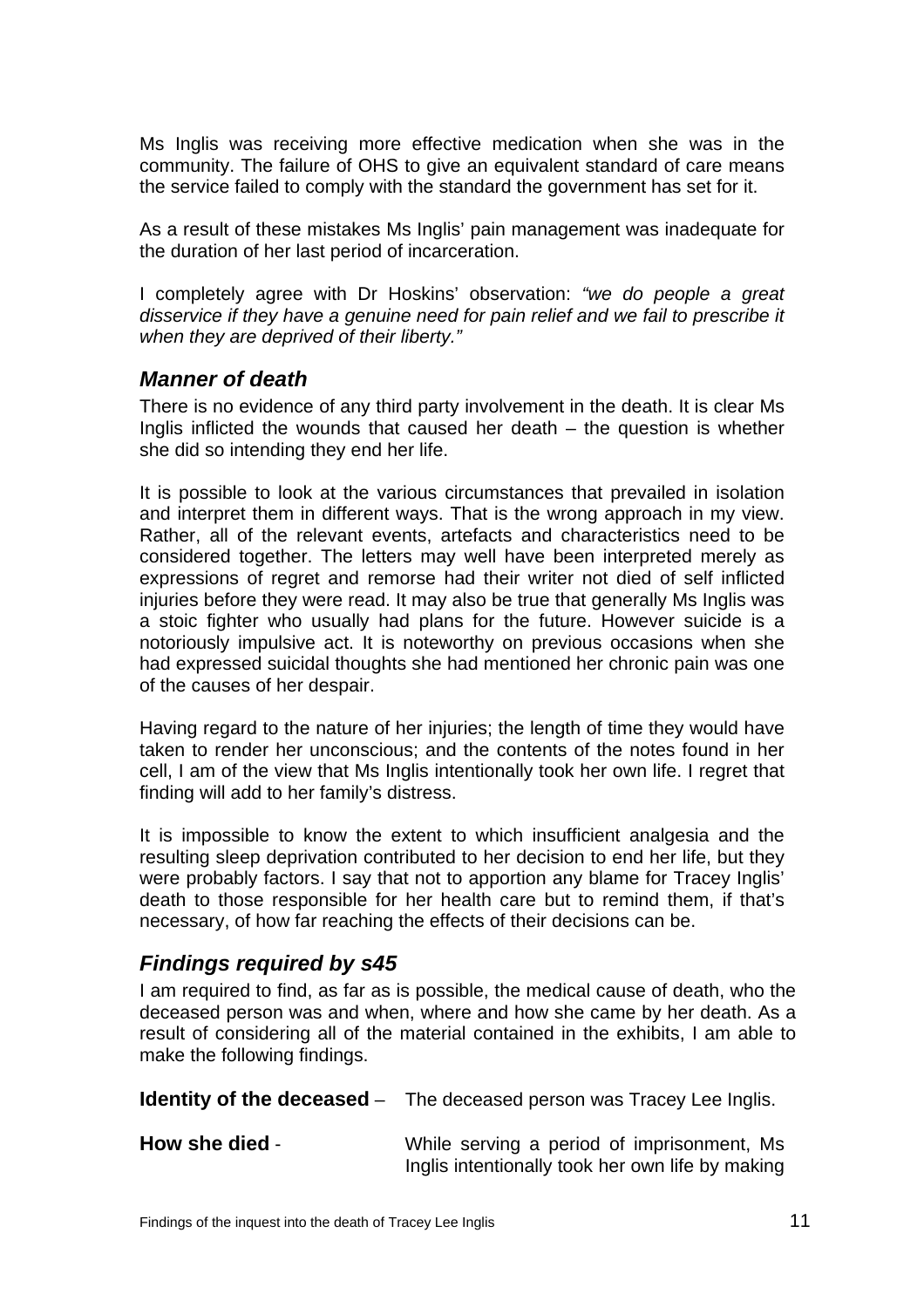<span id="page-13-0"></span>incisions on her forearm resulting in massive blood loss **Place of death** – She died at the Townsville Women's Correctional Centre, Townsville in Queensland. **Date of death** – She died on 17 or 18 September 2010. **Cause of death** – Ms Inglis died from exsanguination.

### **Section 46 comments**

Section 46 provides that a Coroner may comment on anything connected with a death that relates to public health and safety, the administration of justice or ways to prevent deaths from happening in similar circumstances in the future. That requires the coroner to consider whether the death under investigation was preventable and/or whether other deaths could be avoided in future if changes are made to relevant policies or procedures.

In this case the circumstances of the death have already been considered from a prevention focus by Inspectors appointed by the QCS Chief Inspector and a Root Cause Analysis (RCA) commissioned by the Executive Director of OHS. The reports of both processes were accepted into evidence and were very helpful to me.

The Inspectors' report made a number of recommendations. It called on QCS to review the practice of cutting and pasting IRNA answers; to review (with a view to extending) the timeframe over which the IRNA process seeks information on suicidal or self-harm ideation; and, to implement refresher training on the IRNA process for relevant QCS staff.

The inquest heard from the General Manager of Townsville Correctional Complex (which incorporates TWCC) as to the practical steps taken to implement these recommendations. He was able to produce tangible evidence of a training regime put in place at the complex since Ms Inglis' death which addresses those recommendations.

The inquest heard changes have been made to QCS guidelines relating to the IRNA process so that staff members are now expected to inquire further than was previously the case with respect to historical mental health issues. These updated guidelines were in fact formally implemented while the inquest was sitting.

There appears to have been limited changes made to the process of cutting and pasting as adopted by Mr O'Donnell when he conducted the IRNA for Ms Inglis. This practice continues to be recognised as a legitimate time saving tool albeit with the further training stressing the need for template answers to only be used when no further, or different, information is given by the prisoner.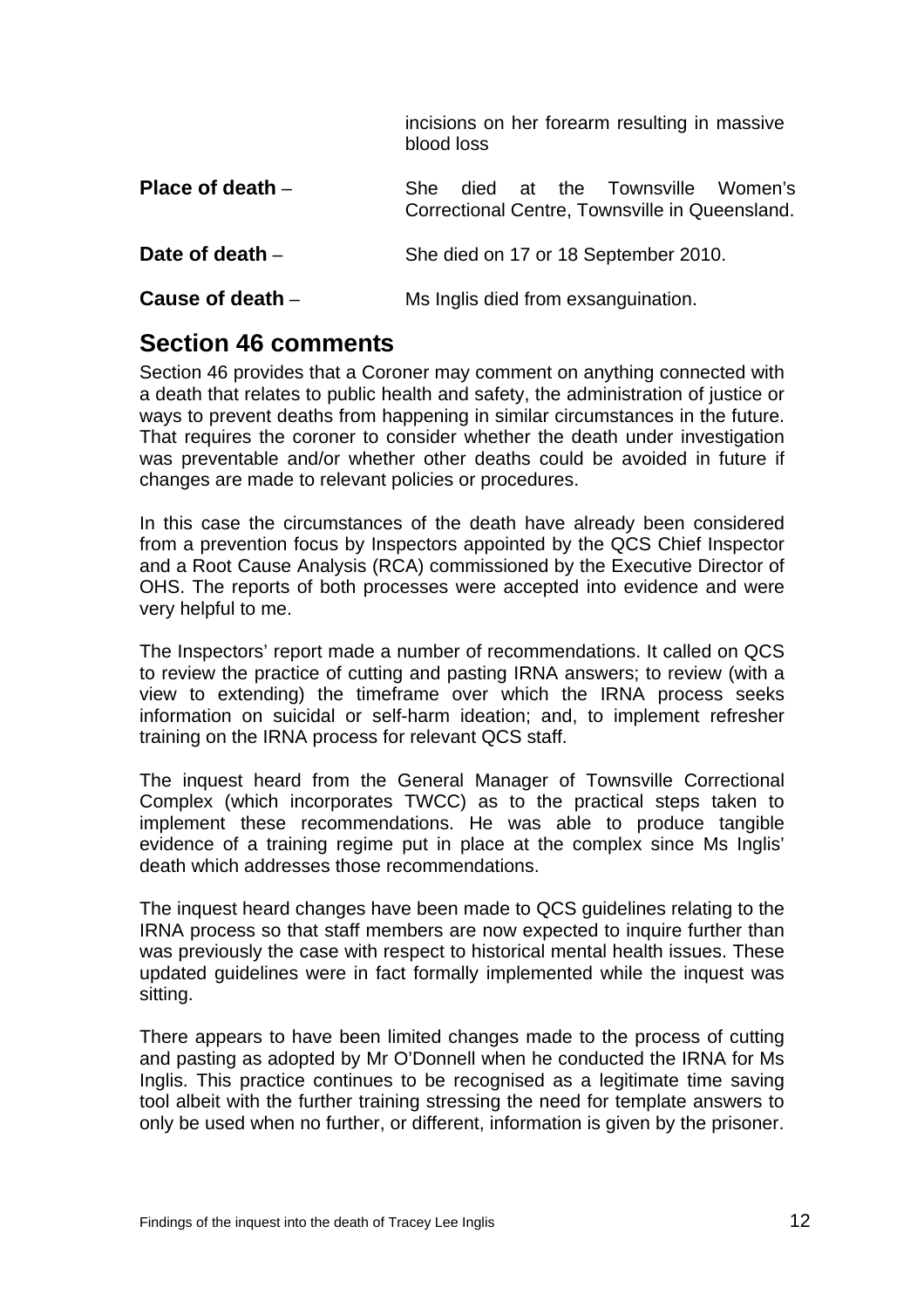<span id="page-14-0"></span>The findings of that RCA were delivered on 1 September 2011. A number of recommendations were made, some of which re-iterated the deficiencies already noted in the QCS IRNA process. A separate recommendation was made that all prisoners entering a correctional centre as a result of a prescribed list of offences be automatically referred to the PMHS. This list would include arson, murder, attempted murder and stalking. Queensland Health and QCS have agreed to adopt such a process.

The RCA also focussed on aspects of the information sharing arrangements between QCS and Queensland Health staff. The inquest was told that implementation of the long awaited memorandum of understanding between those agencies is imminent (only awaiting signature by the relevant Directors-General).

I am satisfied the recommendations contained in these two documents are well constructed and adequately address many of the systemic problems brought into focus by the events leading to Ms Inglis' death. I am satisfied adequate steps have been taken to implement those recommendations.

Counsel for Sisters Inside and the Prisoners Legal Service made some further submissions which warrant attention. In some cases the proposed recommendations related to issues which I consider are already being adequately addressed by the relevant authorities, in other cases I consider I have an insufficient evidence base on which to proceed. I have therefore confined myself to the following matters.

#### *Culturally and gender sensitive IRNA*

The effectiveness of the IRNA largely depends upon a newly arrived prisoner volunteering information. It is therefore essential that all reasonable procedures which will increase the likelihood of a prisoner being frank and truthful should be implemented.

#### **Recommendation 1 – Culturally and gender appropriate IRNA**

*To maximise the likelihood of the IRNA gathering reliable information, prisoners should be explicitly asked whether they identify with any ethnic group and if so whether they would like a person from that ethnic group to be present during the assessment. Similarly, prisoners should always be offered the option of having the assessment undertaken by a counsellor of either gender. I recommend QCS consider mandating such policies be implemented in all correctional centres.* 

#### *Pain management guidelines*

I have found the assessment of Ms Inglis' need for analgesia was mismanaged. I accept Dr Richards' evidence that it is a complex issue not readily amenable to standardised assessment tools, drugs or doses. However, I consider there is a need for policies that stipulate how a prisoner should be treated when they are on medication when they arrive in prison. I also consider clinical guidelines which reference mechanisms or tools for